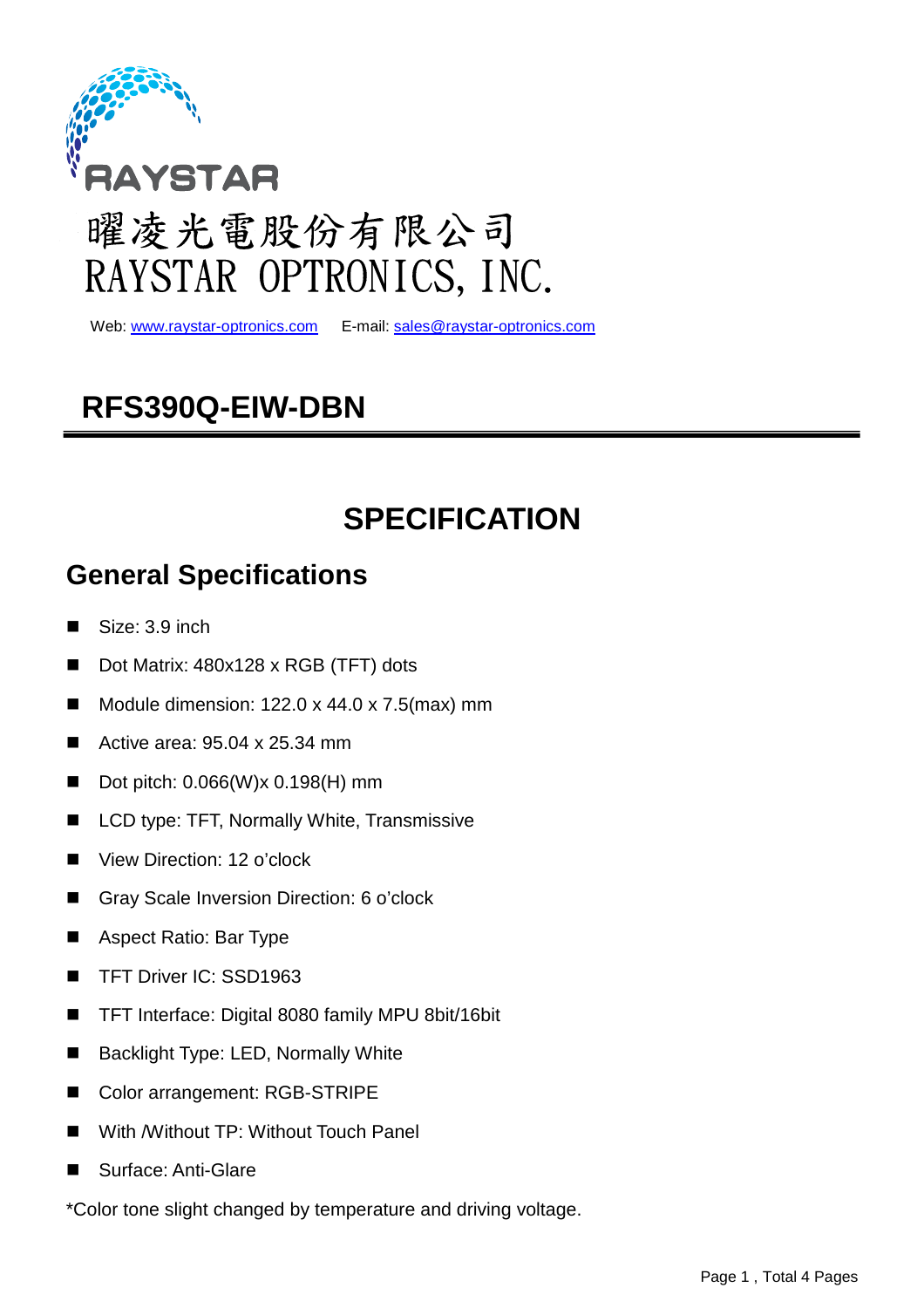

#### **Interface LCM PIN Definition**

| Pin                     | <b>Symbol</b>          | <b>Function</b>                                       |
|-------------------------|------------------------|-------------------------------------------------------|
| 1                       | <b>GND</b>             | System round pin of the IC. Connect to system ground. |
| $\overline{2}$          | <b>VDD</b>             | Power Supply: +3.3V                                   |
| 3                       | BL E                   | Backlight control signal, H: On \ L: Off              |
| $\overline{\mathbf{4}}$ | D/C                    | Data/Command select                                   |
| 5                       | <b>WR</b>              | Write strobe signal                                   |
| $\overline{6}$          | <b>RD</b>              | Read strobe signal                                    |
| $\overline{7}$          | DB <sub>0</sub>        | Data bus                                              |
| 8                       | DB <sub>1</sub>        | Data bus                                              |
| 9                       | DB <sub>2</sub>        | Data bus                                              |
| 10                      | DB <sub>3</sub>        | Data bus                                              |
| 11                      | DB4                    | Data bus                                              |
| 12                      | DB <sub>5</sub>        | Data bus                                              |
| 13                      | DB <sub>6</sub>        | Data bus                                              |
| 14                      | DB7                    | Data bus                                              |
| 15                      | DB <sub>8</sub>        | Data bus (When select 8bits mode, this pin is NC)     |
| 16                      | DB <sub>9</sub>        | Data bus (When select 8bits mode, this pin is NC)     |
| 17                      | <b>DB10</b>            | Data bus (When select 8bits mode, this pin is NC)     |
| 18                      | <b>DB11</b>            | Data bus (When select 8bits mode, this pin is NC)     |
| 19                      | <b>DB12</b>            | Data bus (When select 8bits mode, this pin is NC)     |
| 20                      | <b>DB13</b>            | Data bus (When select 8bits mode, this pin is NC)     |
| 21                      | <b>DB14</b>            | Data bus (When select 8bits mode, this pin is NC)     |
| 22                      | <b>DB15</b>            | Data bus (When select 8bits mode, this pin is NC)     |
| 23                      | <b>NC</b>              | No connect                                            |
| 24                      | <b>NC</b>              | No connect                                            |
| $\overline{25}$         | $\overline{\text{CS}}$ | Chip select                                           |
| 26                      | <b>RESET</b>           | Hardware reset                                        |
| 27                      | DISP ON                | Display on/off control                                |
| 28                      | <b>NC</b>              | No connect                                            |
| 29                      | <b>NC</b>              | No connect                                            |
| 30                      | <b>NC</b>              | No connect                                            |
| $\overline{31}$         | $\overline{\text{NC}}$ | No connect                                            |
| 32                      | <b>NC</b>              | No connect                                            |
| 33                      | VLED-                  | VLED- for B/L LED inverter (GND)                      |
| 34                      | VLED-                  | VLED- for B/L LED inverter (GND)                      |
| 35                      | VLED+                  | VLED+ for B/L LED inverter (+5V)                      |
| 36                      | VLED+                  | VLED+ for B/L LED inverter (+5V)                      |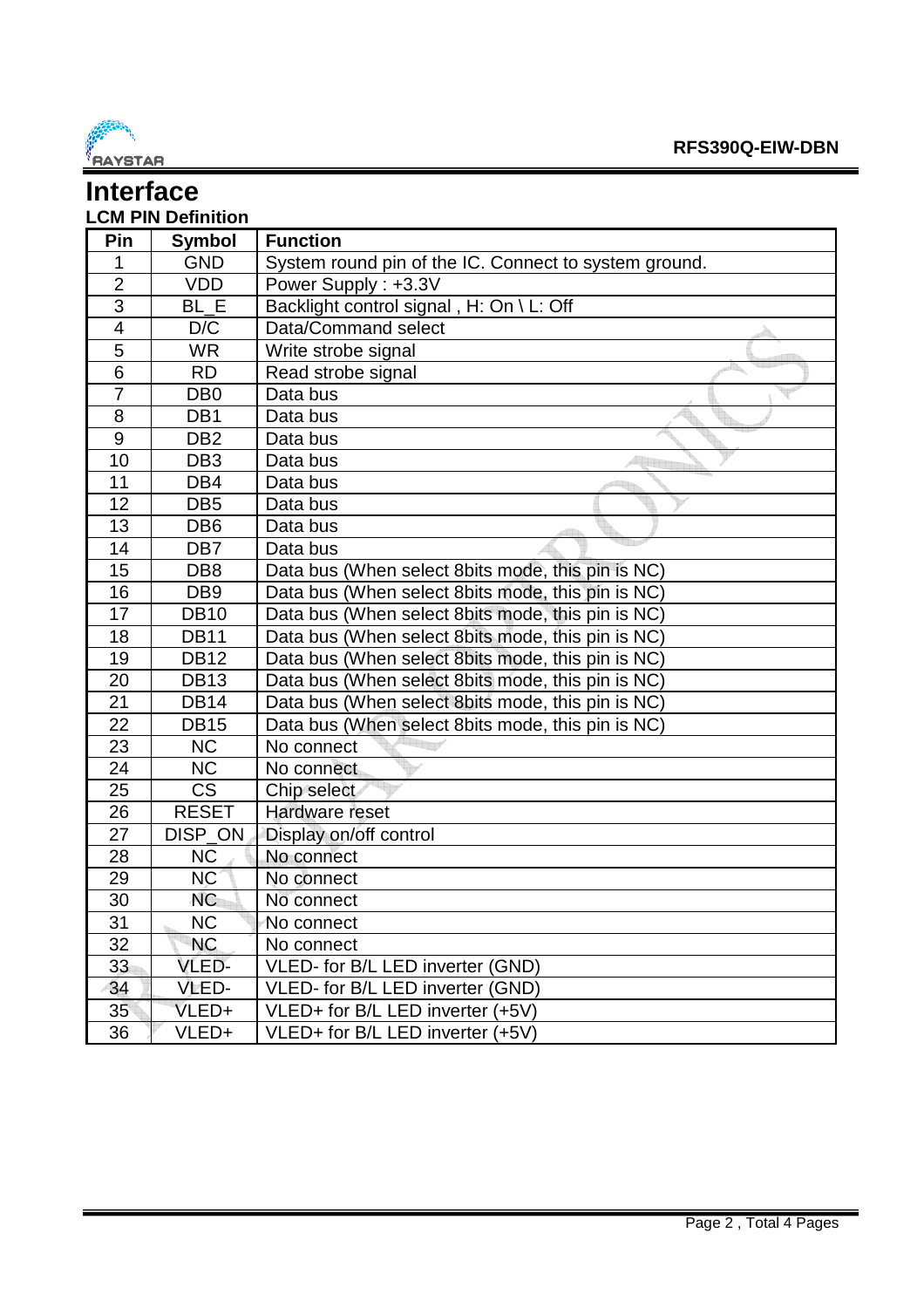

#### **RFS390Q-EIW-DBN**

### **Contour Drawing**